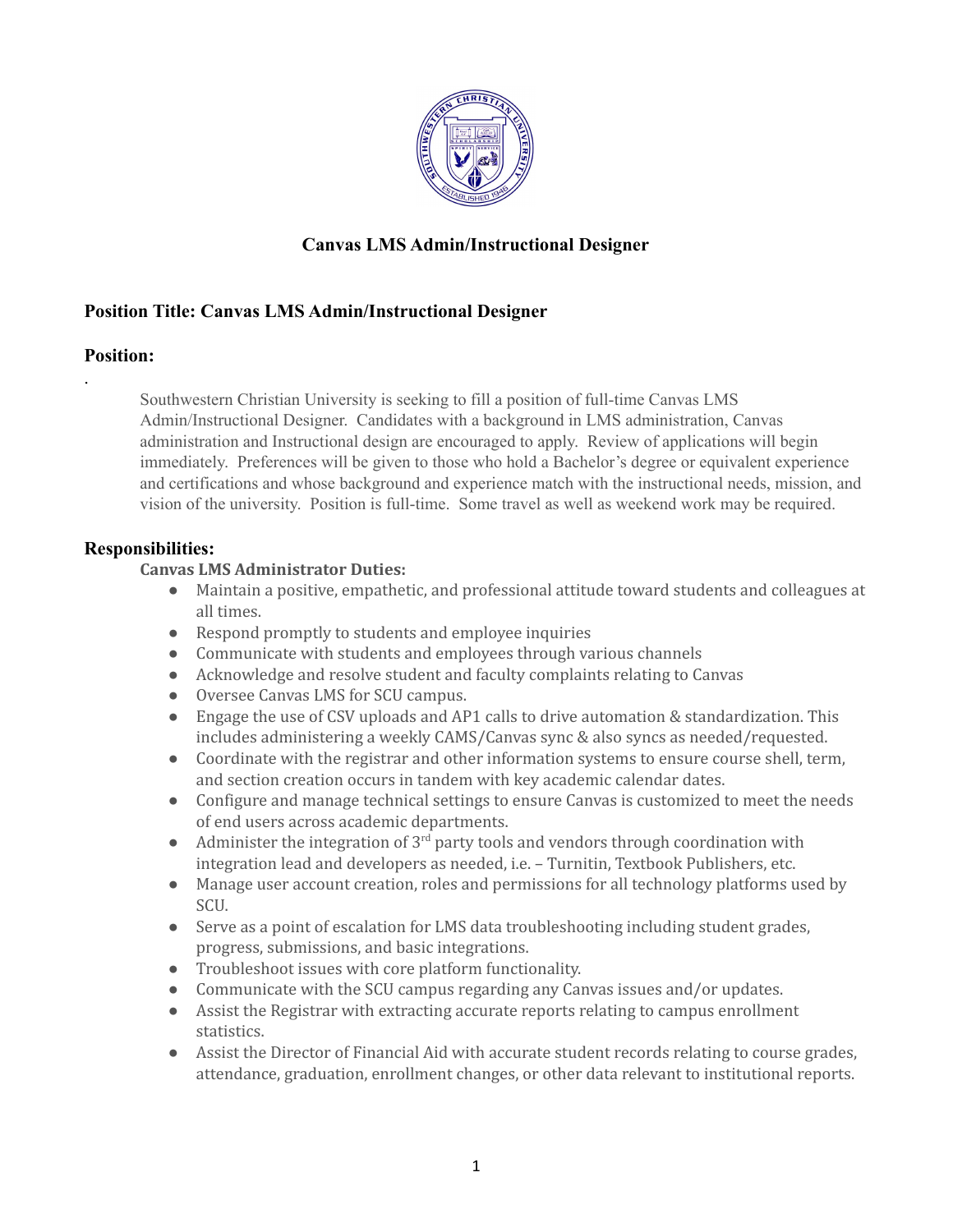#### **Instructional Designer Duties:**

- Work with content experts (faculty) to develop courses within Canvas.
	- This includes but is not limited to:
		- 1. Framework creation
		- 2. Course objective creation
		- 3. Assignment creation that shows alignment with course objectives
		- 4. Building all content within Canvas
		- 5. Following online learning best practices
	- 6. Following accessibility best practices
- Provide guidance to faculty for best practices within Canvas and for online learning.
	- o This includes but is not limited to:
		- 1. Technology and/or Textbook integration
		- 2. Assignment Creation
		- 3. Quiz Creation
		- 4. Google Meets or Video Creation and Usage
		- 5. Google Docs Creation and Usage
- Convert course content into various formats as needed.
- Assist faculty with any course questions/needs.
- Provide leadership for curriculum review/development.
- Support the course design and production process with interactive content for program curriculum.
- Conduct training and facilitation of subject-matter experts on the processes and tasks associated with program and course design and development.
- Research emerging technology and report back to relevant audiences.

#### **Qualifications:**

- Applicants must have a Bachelor's degree from an accredited institution, or equivalent experience and certifications.
- At least 1 year Canvas LMS experience.
- At least 1 year of instructional design or curriculum building experience.
- HTML expertise required, CSS expertise preferred.
- Experience with security and privacy along with production systems  $\&$  platforms.
- Working knowledge and the management of CSV files.
- Experience with database software, Excel, and data analytics tools.
- Excellent interpersonal, initiative, teamwork, problem-solving, & independent judgment, organization, communication (verbal  $\&$  written), time management, and presentation skills.
- Strong professionalism and customer service skills.
- Applicants must be a committed Christian who honors Pentecostalism and the Wesleyan Holiness tradition and who is supportive of the educational mission of the University and its heritage.

#### **Preferred:**

- 3-5 years experience with LMS administration.
- **●** 2+years Canvas administration preferred.
- 2+years instructional design experience.
- Some SQL knowledge and experience